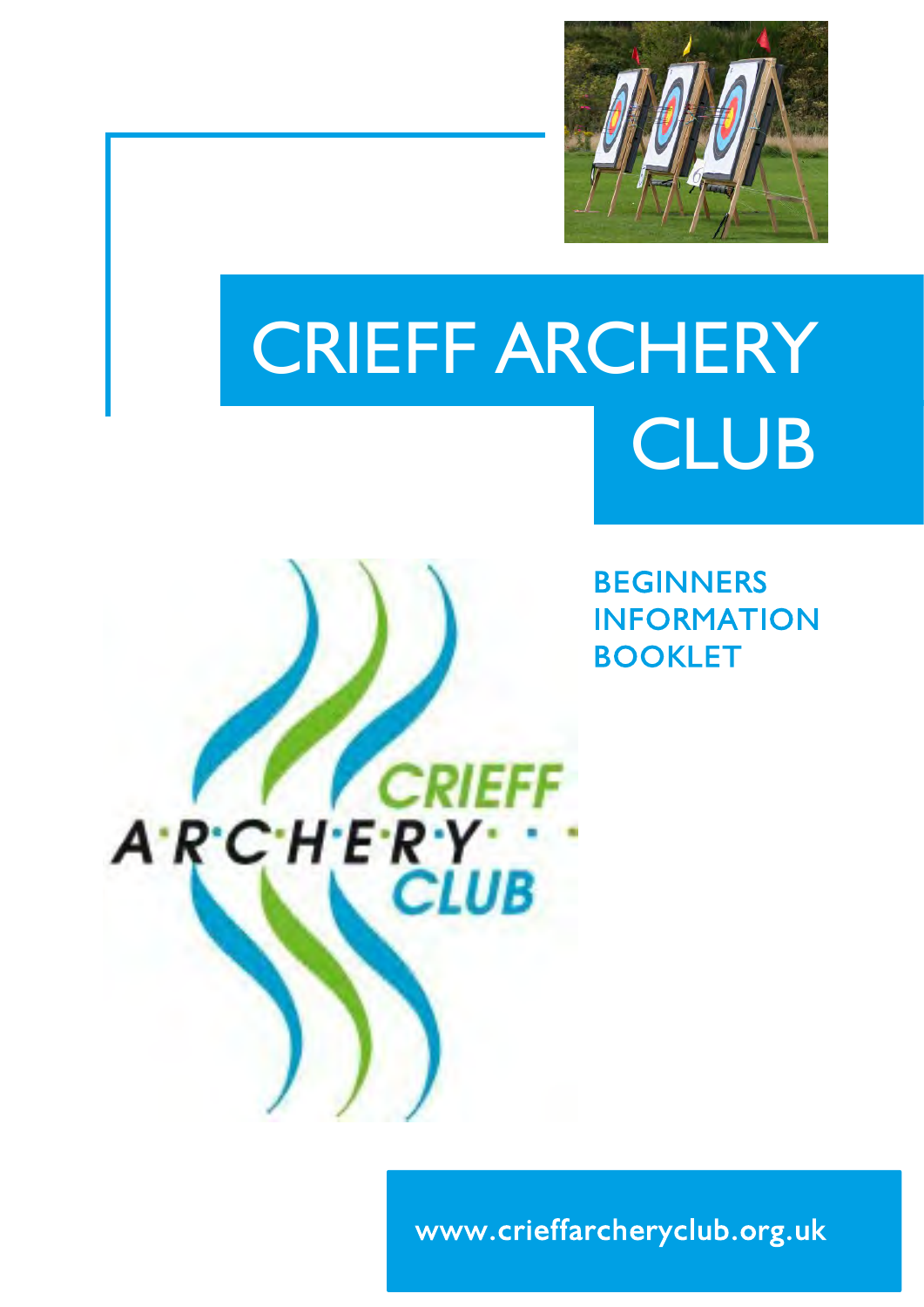# WELCOME

Crieff Archery Club is a friendly target archery club and we shoot using Braidhaugh Rugby Club during April to September and Crieff Community Campus from September through to March.

Currently our members shoot either recurve, compound and barebow. We do not do shoot crossbow.

Archery is an inclusive sport and we will always try to accommodate archers with any health issue or disability hence why we always ask if there are any medical conditions or disabilities on the application form in order that we can make appropriate provision.

Archery is fun, sometimes frustrating, but ultimately rewarding.

One word of warning though, once you have shot your first arrow and it hits the target, you will be hooked!

## **CRIEFF ARCHERY CLUB**

Our Club founder and President is Alex Cargill. Alex has been shooting for over 45 years, and has been previously ranked No 1 in Scotland and was invited to join the Scottish team, captaining Scotland in his first International (which Scotland won!). Alex has shot for Scotland on 12 separate occasions, won 17 major tournaments and was in the top 3 archers in 53 tournaments. On top of that he was also awarded the coveted title of Master Bowman at the end of the 1975 tournament season.

Alex has over the years, coached a number of Scottish champions at junior level and 4 club members into the full Scottish Team. In 2011 he was honoured by the club for his contribution and presented with the Presidents Medal from the Grand National Archery Society.

By joining Crieff Archery Club, you will be in experienced hands!

Further information with regards to Crieff Archery Club can be found on our website: www.crieffarcheryclub.org.uk

Or alternatively you can scan the QR code with your mobile phone or tablet to be taken directly to the website:



## We are a friendly bunch!

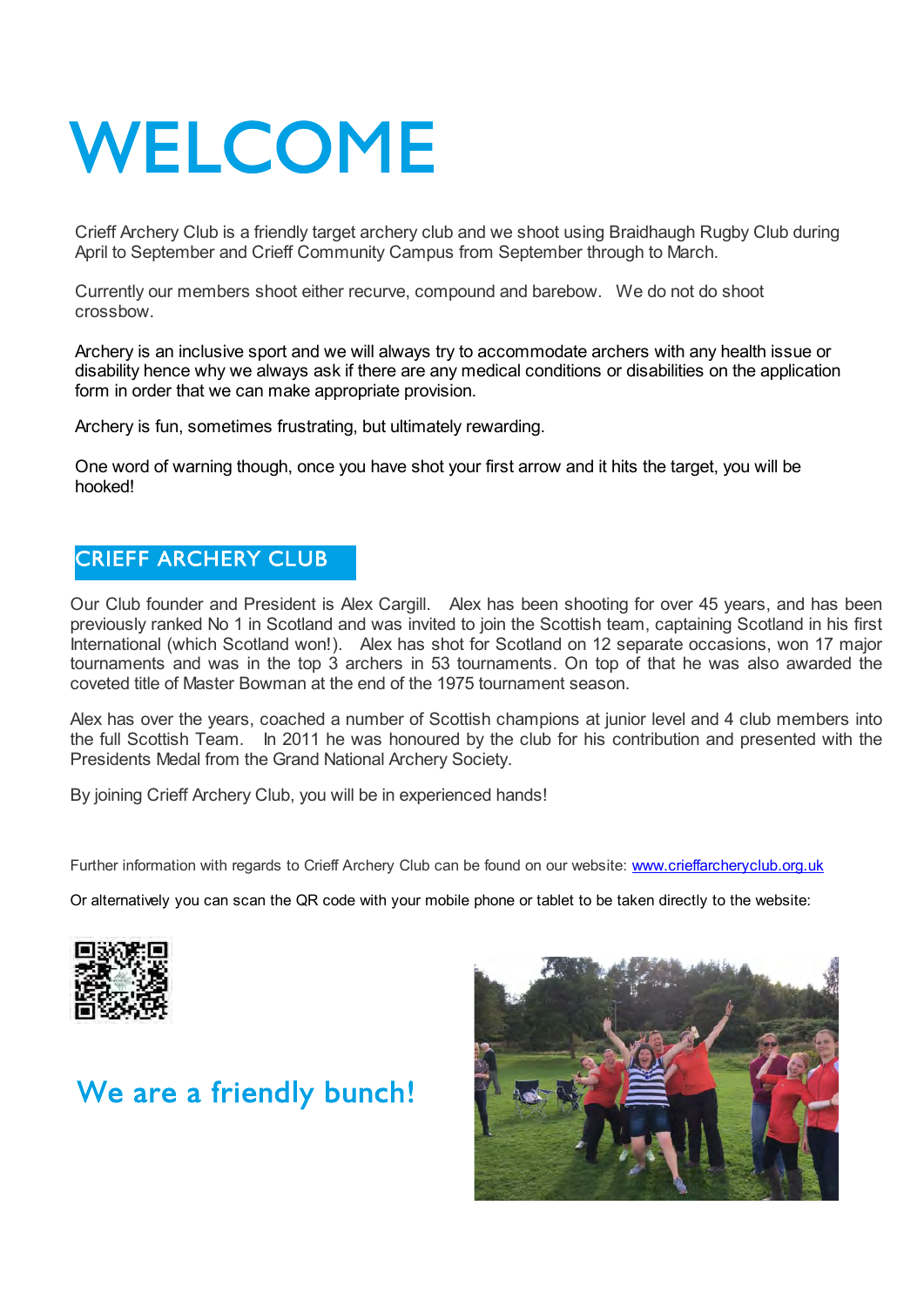

#### A**rchery GB & Scottish Archery**

All archers and their clubs must be registered with Archery GB. This compulsory membership and its associated costs are paid yearly and benefits include: insurance cover; access to some training courses; four magazines per year; and also allows Archery GB to continue to develop the sport.

*S*cottish Archery is a membership association of archery clubs within Scotland and is a Home Nation within the UK governing body Archery GB. Scottish Archery works with all Scottish clubs to ensure that archery is both accessible and enjoyable.

Archery GB and Scottish Archery both provide the guidance and governance required to ensure that all archery clubs run in a safe and beneficial manner for all members.

Archery GB website: www.archerygb.org

Scottish Archery website: www.scottisharchery.org.uk

## **ARCHERY OVERVIEW**

In basic terms, Archery is the sport and skill of using a bow to propel arrows. The fun part is in trying to get them to hit the target!

To join us or any other Archery GB affiliated archery club, you must have completed an archery beginner's course first. The beginner's course will give you the basics in shooting technique, and most importantly, will teach you all the safety rules.

## **ARCHERY DRESS**

We don't mean you have to wear a dress.... But... you must wear comfortable close fitting clothing which allows you to move freely but isn't baggy around the upper body (chest guards are available). If you have long hair, we ask that you tie this back and also remove any long earrings and piercing's. We ask you to do this as it is essential to stop the bow string catching on anything when you shoot as this may cause injury.

You must also wear flat comfortable closed toe shoes – remember that you will be standing, shooting and moving about for quite some time so you want your feet to be comfortable.

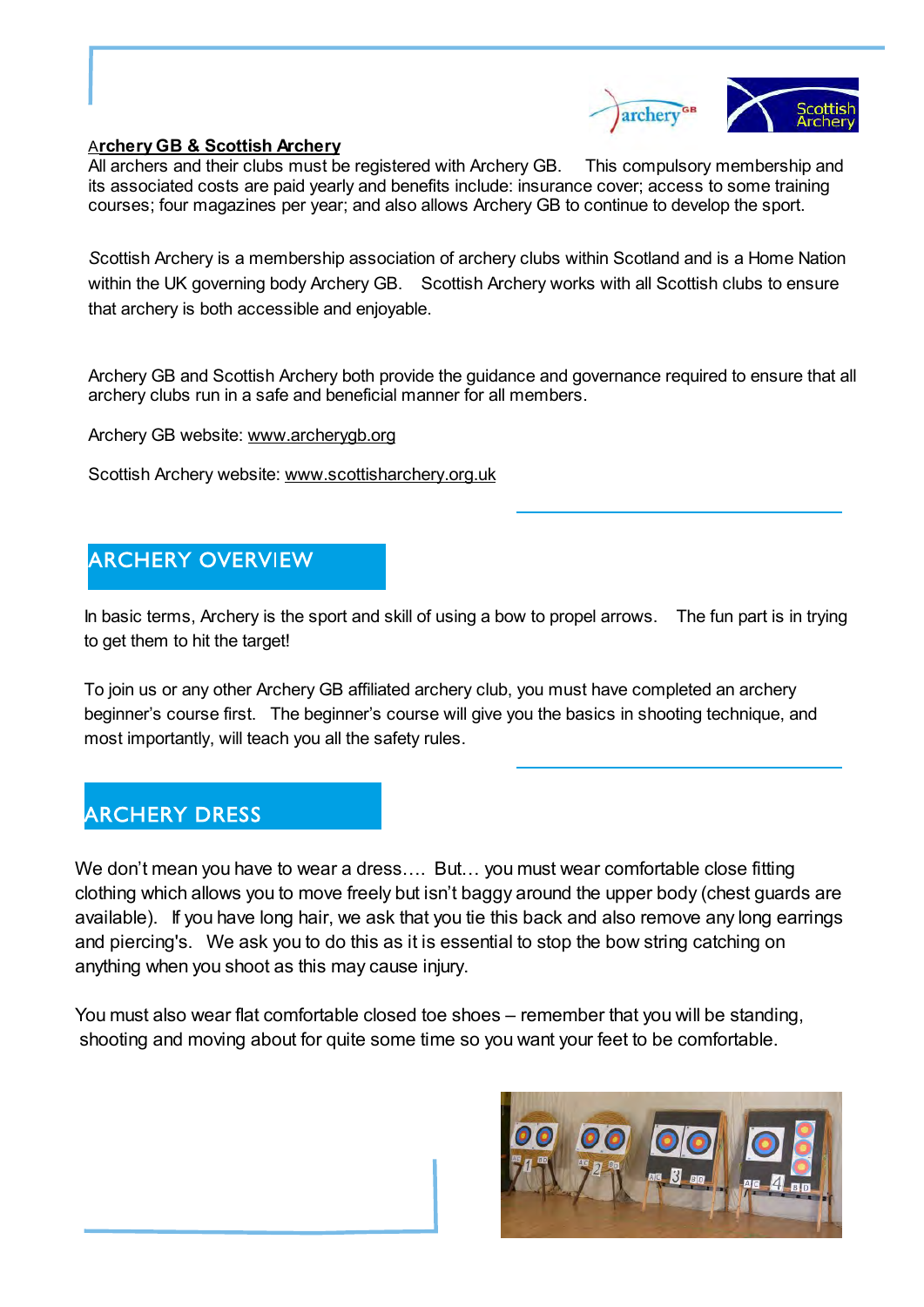## **ARCHERY EOUIPMENT**

At Crieff Archery Club, we provide all of the equipment necessary to participate in the course and offer free use of this equipment for all new members joining the club after the course has finished.

Please note that we do not advise anyone to buy any equipment until they are more familiar with what suits them, and should they wish to buy their own, we will offer guidance and general advice on what to buy in order to ensure that it is correct and safe for them.

In archery, we use different pieces of equipment such as: Arrows (of course), Quivers, Finger Tabs, arm guards and chest guards. You will be taught to use the equipment during the beginner's course inclusive of safe arrow handling and collection. We also check which eye is dominant as that will tell us whether you need to shoot left or right handed. Oh of course, I nearly forgot, we use a bow………

There are different types of bow. The two main types we use within the club are Recurve and Compound. The Scottish Archery Association has information on all types of bow and a summary of their information on the two main types we use in the club is as follows:

#### *"RECURVE BOW*

*The recurve bow is so called as, unlike the longbow which has one arc towards the archer, the limbs on a recurve bow curve away at the ends. This curve stores and delivers more energy more efficiently than an equivalent straight-limbed bow.*

*Modern day recurve bows are takedown as they are in three parts with a handle - often called a riser - and a pair of limbs that bolt on. Many beginner bows have wooden handles but the most popular bows have a metal handle, either cast or computer machined. Bow limbs can have many different laminations including wood, carbon and modern composite materials making them light and efficient."*



*Modern compound bows have metal risers and composite limbs. The limbs are short and stiff and the string is connected to a pulley system mounted on wheels or cams.*

*When a recurve bow is drawn the archer has to hold more weight as the draw length increases; on a compound the bow reaches a peak weight part way through the draw then the weight drops off - this "let-off" can vary from about 65-80% and means that at "full draw" an archer is holding very little weight. As the fingers of the archer can then torque the string,*

*Compound bows are more usually shot using a release aid instead of "off the fingers".*

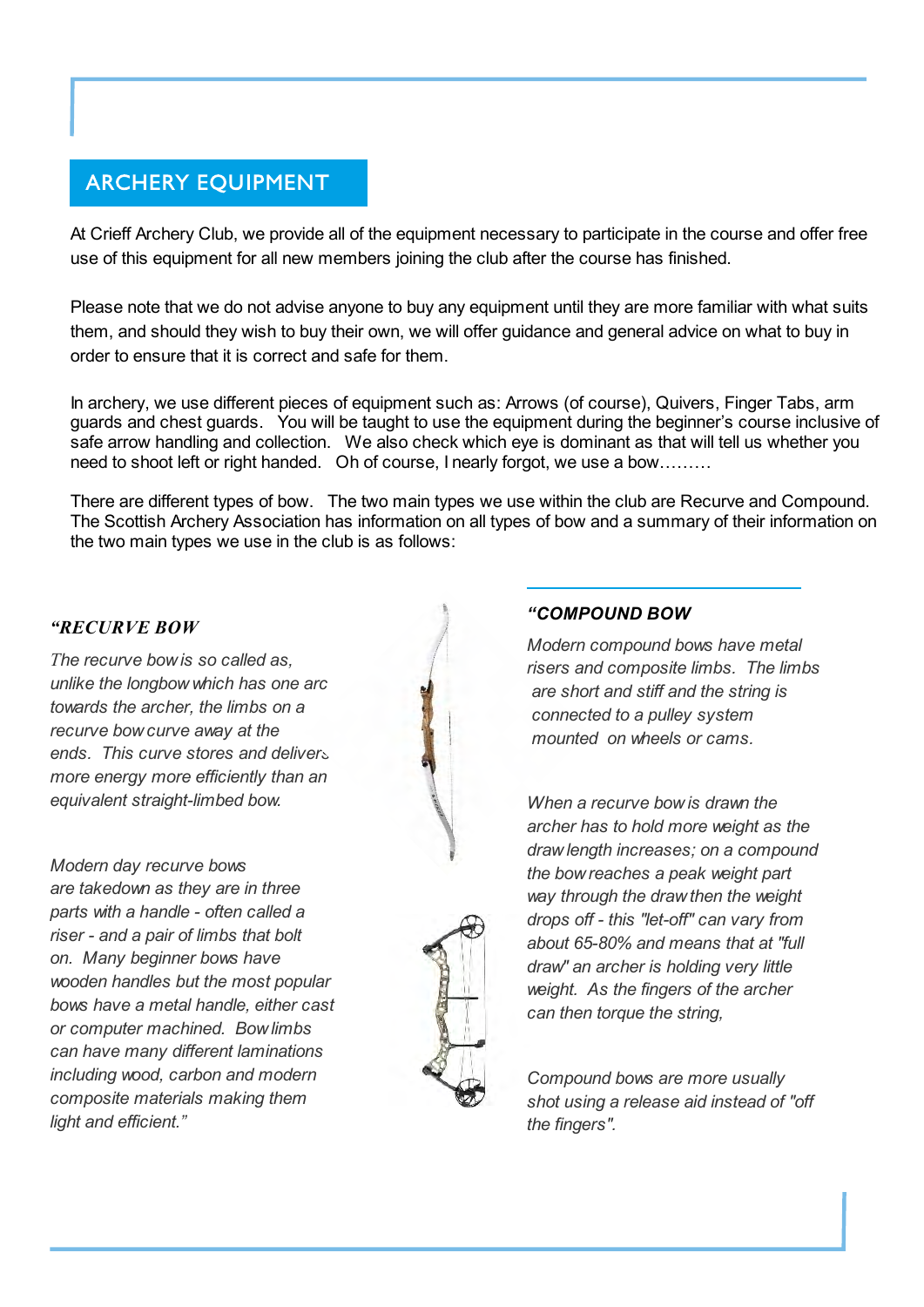## **ARCHERY SAFETY**

Health and safety is important. Whilst you are learning archery, we will advise and guide on general health related safety such as good posture and ensuring that you are able to shoot without injury to yourself or to others. General safety is contained with the arrangements for the archery range layout, and general rules on the shooting field.

#### Archery GB Rules of Shooting

Bows must be handled correctly and with respect. If you follow the coach and field captain's instructions, and adhere to the safety rules, archery is a safe sport. All clubs and members must adhere to all the safety rules. Archery GB governs all archery clubs within the UK and the rules of shooting which we must all adhere to can be accessed via their website. We will cover these rules during your beginner's course.

Archery GB rules of shooting can be accessed by this link:

www.archerygb.org/about-us-structure-safeguard/about-us/the-rules-of-shooting

#### **Range Information and Risk Assessment**

#### I**ndoor and Outdoor Range Information and Assessments have been completed for the club.**

If you attend a beginners course, you will be sent an electronic version of this booklet with [enabled links to the clubs Indoor and Outdoor Range Risk A](http://www.crieffarcheryclub.org.uk/images/FINAL_2017_Indoor_archery_information_and_risk_assessment.pdf)ssessments and the Health, Safety [and Incident Reporting Policy which you will be asked to rea](http://www.crieffarcheryclub.org.uk/images/FINAL_Archery_Safety_and_Incident_Policy_2017.pdf)d before attending the course.

As previously mentioned, Safety will be covered in some depth during your beginners course, however as a guide, general rules to always be mindful of are as follows:

#### **General**

- A) No archer may draw his bow, with or without an arrow, except when standing at the shooting line or peg. If an arrow is used, the archer shall aim toward the targets but only after being satisfied that the field is clear both in front of and behind the targets.
- B) When drawing back the string of the bow an archer shall not use any technique which, in the opinion of the judges or field captain, could, if accidentally loosed, allow the arrow to fly beyond a safety zone or safety arrangements (overshoot area, net, wall, etc). If an archer persists in using such a technique, he will, in the interest of safety, be immediately asked by the Judge or field captain to stop shooting and to leave the area.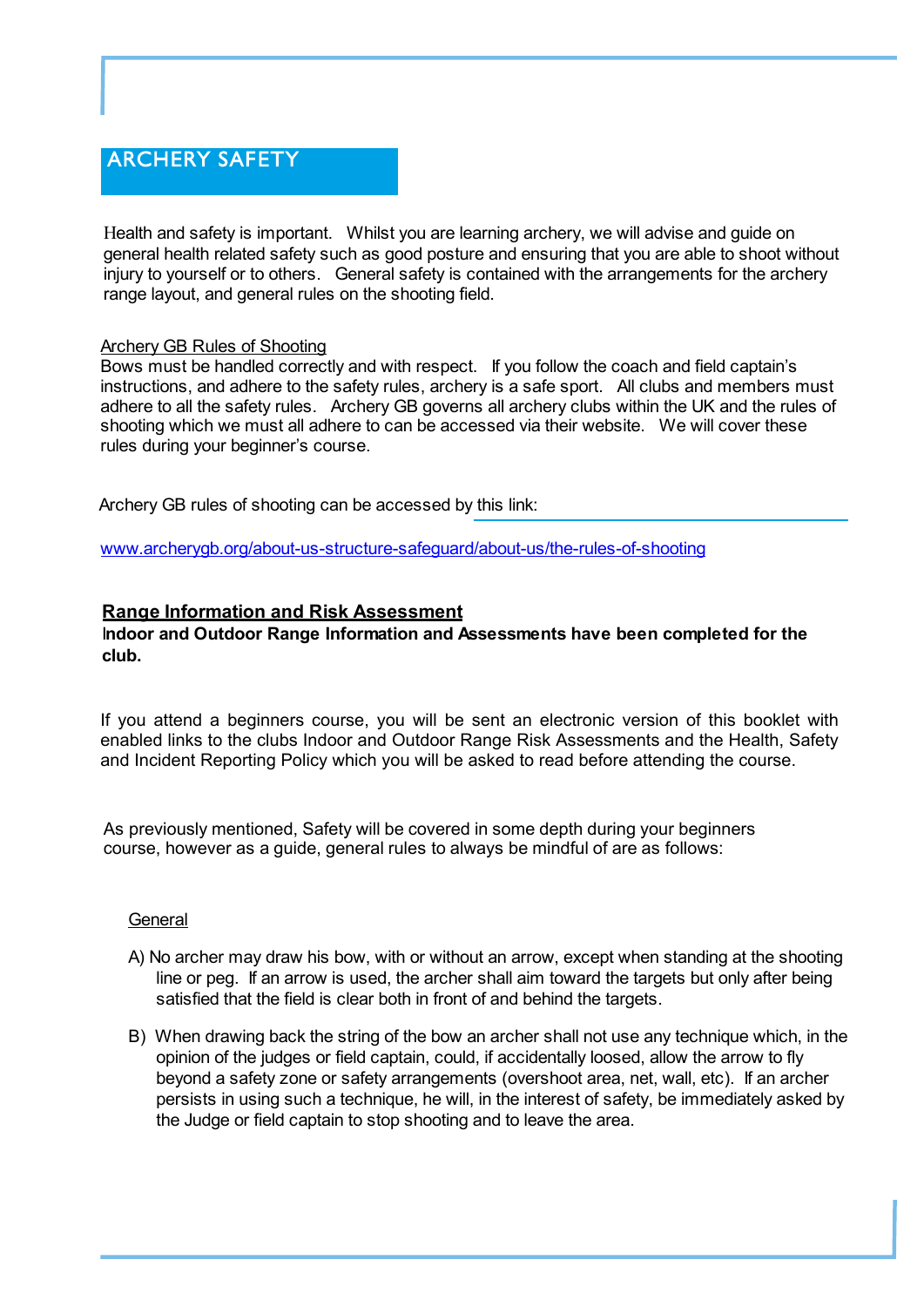

- C) If anyone present where archery is taking place becomes aware that shooting should be halted for safety reasons, that person must call "FAST". On hearing this call, all archers must immediately stop shooting, returning all unshot arrows to the quiver. If necessary, the call of "FAST" should be repeated by other archers to ensure that everyone has heard and stopped shooting. Shooting will recommence only on the instruction of the Judge or Field Captain.
- D) The Judge or Field Captain, in consultation with any appointed tournament organiser is empowered to require any individual who is considered to be jeopardising the safety of the tournament/shoot to immediately leave the shooting ground. This safety rule applies to all members also whilst shooting at the club either indoors or outdoors. A club committee member can ask any member to leave the shooting area, if in their opinion they are compromising the safety of themselves, the public or members of the club in any way. Consumption of alcohol prior to shooting would be one example of unacceptable behaviour.

#### Numbers Present

- A) On the grounds where the public have a right of access, there must be a minimum of two people present each being a minimum of 18 years of age when any shooting is in progress, one of whom may be a non-archer to act as a lookout. The archer is responsible to inform the lookout of all safety aspects applicable. Where two adult archers are present and shooting together they will alternate on the shooting line so that the non-shooting archer can act as the lookout.
- B) Solo shooting by senior archers (i.e. archers 18 and over) is permitted on private land which is fenced all round and where the public has no legal right of access. A warning notice must be displayed at all entrances and points of access. Any member shooting on their own is doing so at their own risk in respect of personal injuries.
- C) Juniors When junior archers (i.e. archers under 18) are shooting individually or in groups they must be supervised by an adult member (excluding honorary members) of the Society.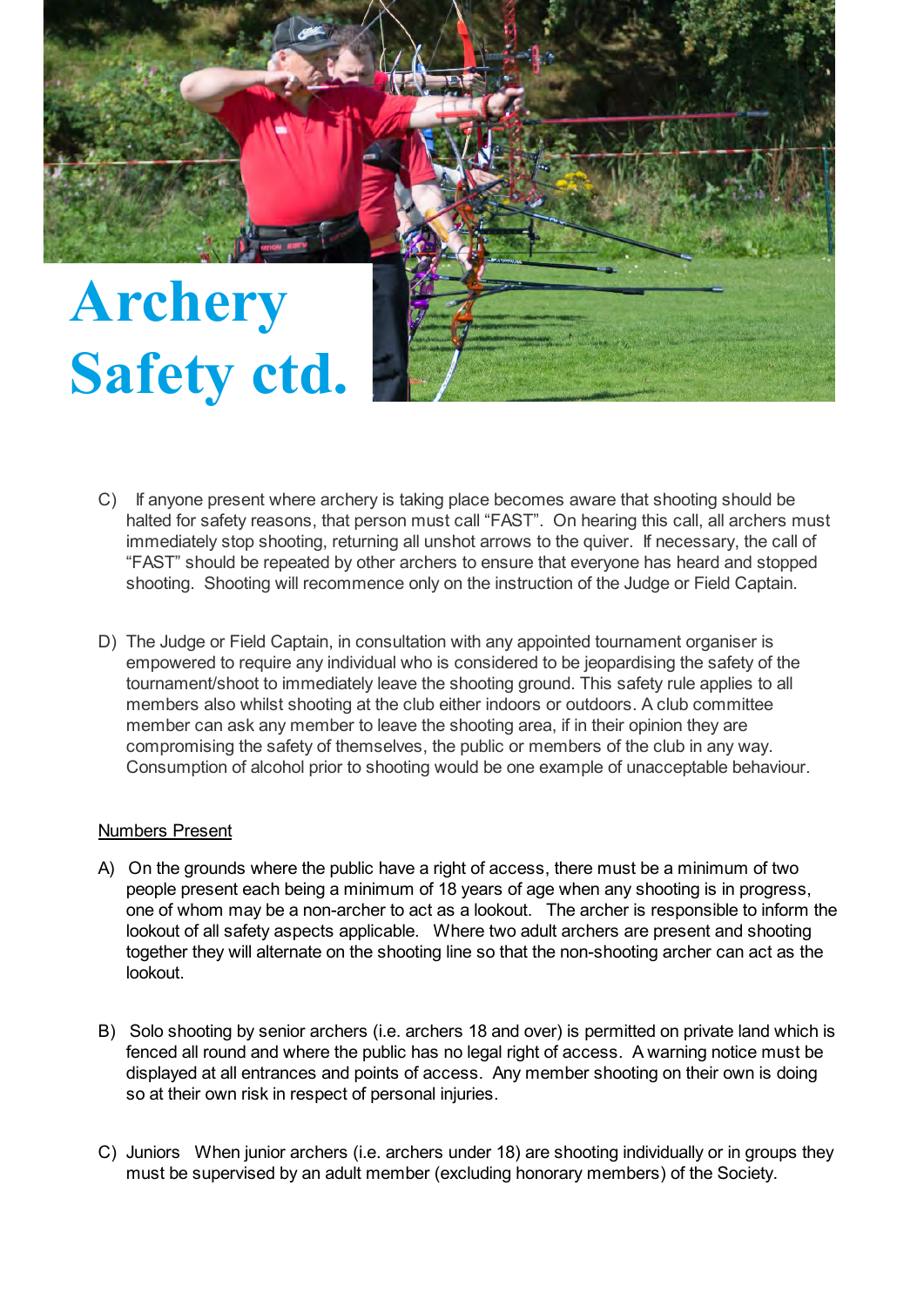## **Archery Etiquette**

Etiquette in all sport is important and Archery is no different. A Good Archer:

- 1. Does not talk in a loud voice whilst others are shooting
- 2. Does not talk to another competitor who obviously prefers to be silent
- 3. Does not make any exclamation on the shooting line that might disconcert a neighbour in the act of shooting
- 4. Does not pull any arrows from the target before all arrows have been scored
- 5. Does not go behind the target before all arrows have been scored
- 6. Does not walk up and down the shooting line comparing scores
- 7. Does not leave the shooting line whilst the archer either side are at full draw
- 8. Does not touch anyone else's equipment without permission
- 9. Does not leave litter
- 10. When calling scores does so in groups of three, for example 7-7-5 pause 5-5-3 by pointing at the nock end of the arrows without touching them
- 11. If he breaks another' arrow through his own carelessness pays for it in cash on the spot
- 12. Thanks the Target Captain at the end of each round for work on his behalf
- 13. If an Archer wishes to join another Target they must ask and not just barge in
- 14. When returning from the target you should not dawdle and keep everybody else waiting
- 15. Does not stand and watch everybody else get out and put away targets
- 16. Does not watch everybody else pull the arrows and do the scoring

## Safety is everyone's business

**Good Etiquette is essential for all Archers**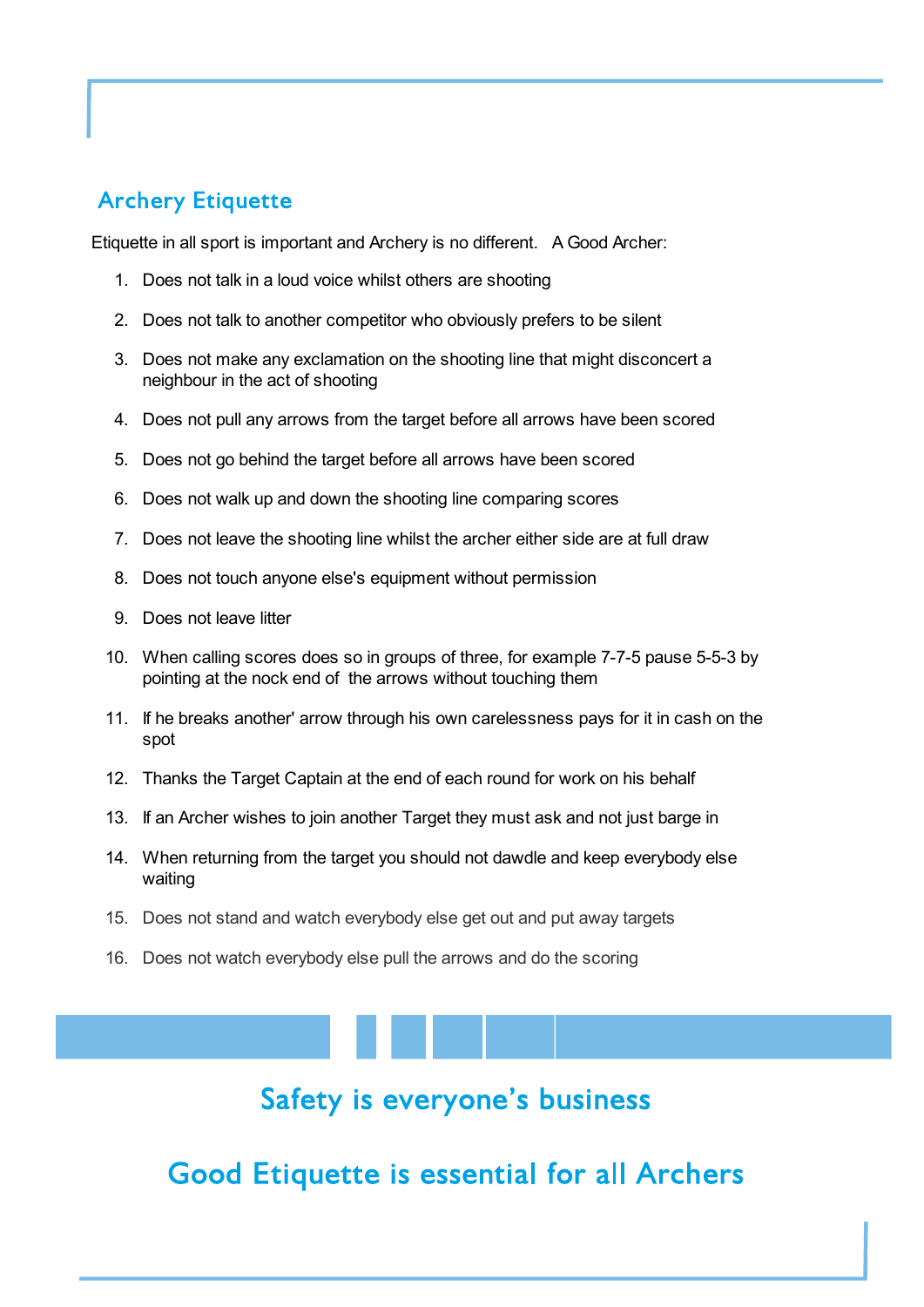## **SIMPLE STEPS TO SHOOTING**

Like all exercise and sport, a good warm up and cool down is essential for your muscles.

Basic warm up exercises will be taught to you during your beginner's course. (Don't worry we won't have you doing circuit training!)

#### **Fundamentals of T-Draw - Simple Steps of Shooting**

By having a vertical posture and level shoulders and arms when shooting, a T shape is formed and supports you to adopt a good posture and general form.

There are 8 fundamental steps to shooting and again, these will be covered during your beginner's course. A summary of these steps are:

- 1. Stance relax (remember to breathe), prepare your feet, remember good posture
- 2. Nock the Arrow
- 3. Set Hands Hook your drawing hand fingers onto the string, and then position bow hand onto the handle
- 4. Prepare Focus on the target
- 5. Raise Focus on the target, raise your arms up to the height of your mouth, and remember the balanced "push and pull" technique you have been taught
- 6. Draw Focus on the target, draw the bow and hold at full draw
- 7. Anchor and Aim anchor your draw hand and aim the arrow at the target
- 8. Release and Follow through relax your draw hand whilst maintain focus on the target. Maintain your posture and push and pull to complete follow through

Remember to breathe and to enjoy yourself – it's meant to be fun!

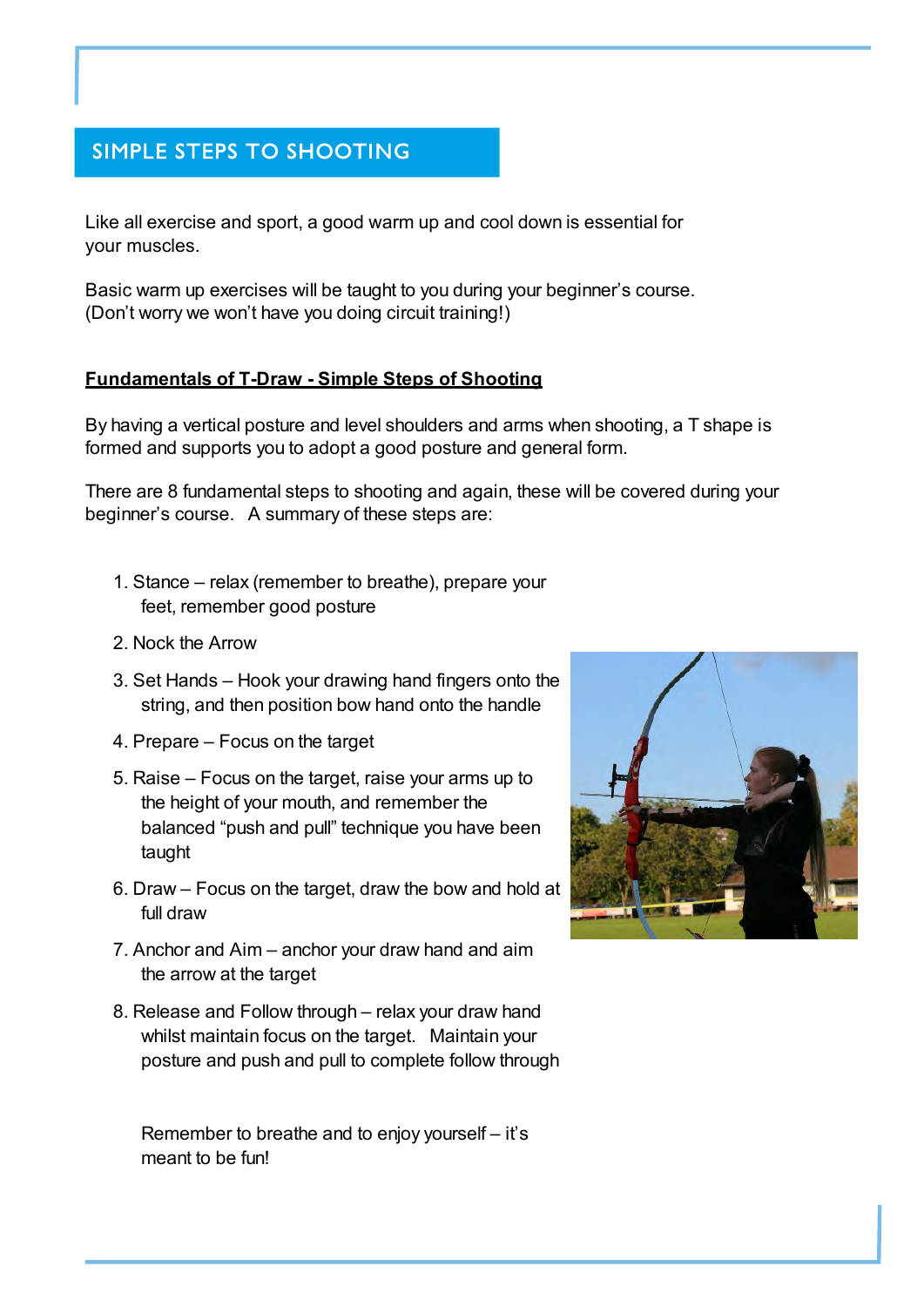